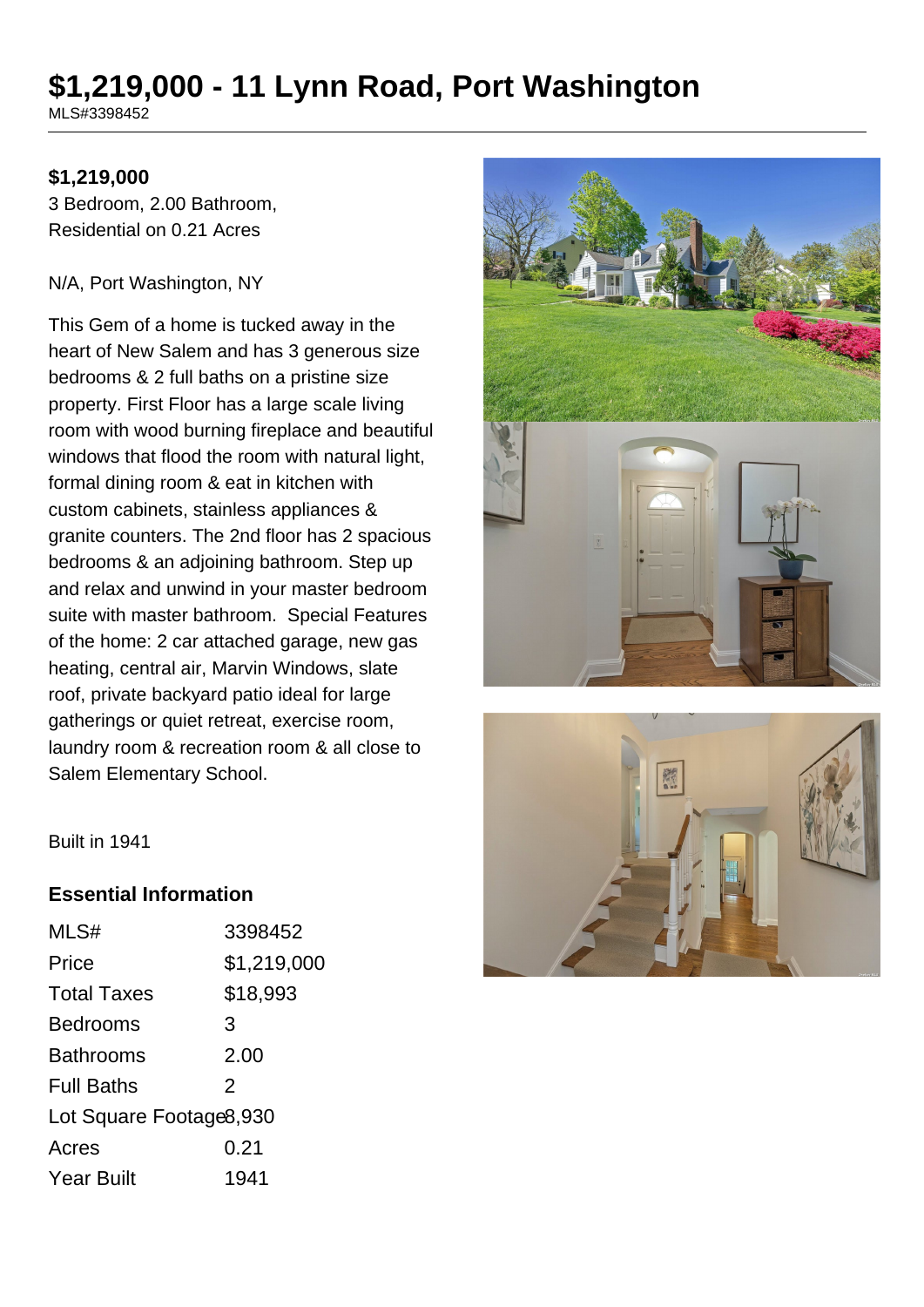| <b>Type</b>   | <b>Residential</b>             |
|---------------|--------------------------------|
| Sub-Type      | <b>Single Family Residence</b> |
| <b>Style</b>  | Other                          |
| <b>Status</b> | Pending                        |

## **Community Information**

| <b>Address</b> | 11 Lynn Road    |
|----------------|-----------------|
| Subdivision    | N/A             |
| City           | Port Washington |
| County         | <b>Nassau</b>   |
| <b>State</b>   | <b>NY</b>       |
| Zip Code       | 11050           |
|                |                 |

## **Amenities**

| <b>Features</b> | Corner Lot, Level                                   |
|-----------------|-----------------------------------------------------|
| Parking         | Private, Attached, 2 Car Attached, Driveway, Garage |
| # of Garages    |                                                     |
| Garages         | Private, Attached, 2 Car Attached, Driveway, Garage |

## **Interior**

| Interior                 | Hardwood                                                                                                     |
|--------------------------|--------------------------------------------------------------------------------------------------------------|
| <b>Interior Features</b> | Eat-in Kitchen, Exercise Room, Formal Dining Room, Entrance Foyer,<br>Granite Counters, Master Bath, Storage |
| Appliances               | Dishwasher, Dryer, Refrigerator, Washer                                                                      |
| Heating                  | Natural Gas, Hot Water                                                                                       |
| Cooling                  | <b>Central Air</b>                                                                                           |
| Fireplace                | Yes                                                                                                          |
| # of Fireplaces          | 1                                                                                                            |
| Has Basement             | Yes                                                                                                          |
| <b>Basement</b>          | Full                                                                                                         |

## **Exterior**

| <b>Exterior</b> | Frame, Cedar                            |
|-----------------|-----------------------------------------|
|                 | Exterior Features Sprinkler Lawn System |
| Lot Description | Corner Lot, Level                       |
| Construction    | Frame, Cedar                            |

## **School Information**